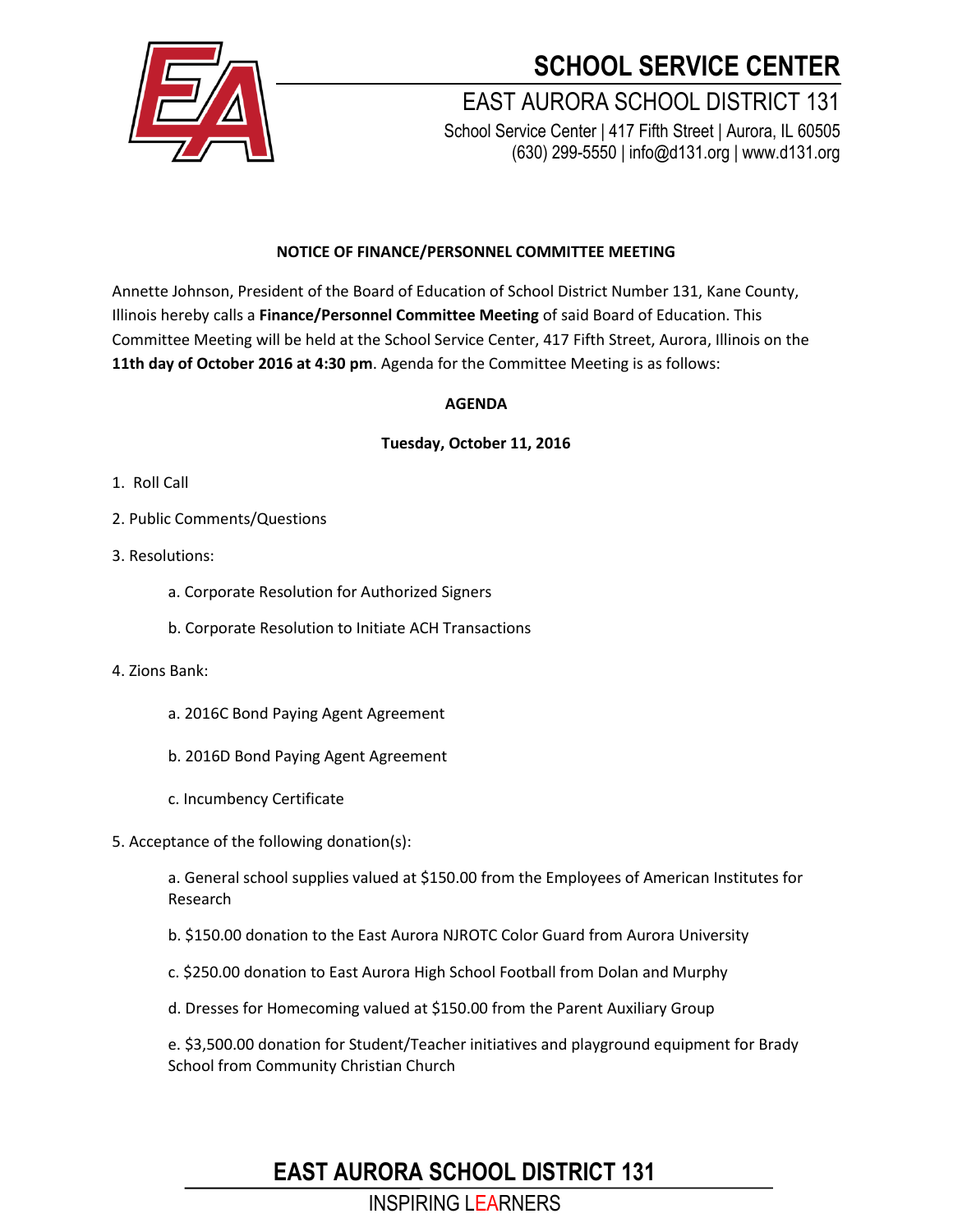

## **SCHOOL SERVICE CENTER**

EAST AURORA SCHOOL DISTRICT 131

School Service Center | 417 Fifth Street | Aurora, IL 60505 (630) 299-5550 | info@d131.org | www.d131.org

f. Educational Materials in the amount of \$1,516.00 for Rollins School from the Edna M. Rollins Endowment Fund through the Community Foundation of the Fox River Valley

g. Flooring and adhesives valued at \$23,931.00 from Mannington Commercial

h. \$50.00 donation to East Aurora NJROTC from Jeffrey Dooley and Anne Wilson-Dooley

i. Handmade scarves valued at \$250.00 from the West Aurora Concerned Citizens Neighborhood Group

j. School supplies valued at \$5,000 from Flowers and Dreams

k. \$331.00 donation for books and other resources for Johnson school from Target

l. \$118.77 for books and additional resources for Johnson school from Jacki Donner

m. \$269.80 for Sony Headphones for Johnson school from Jacki Donner and the Bill & Melinda Gates foundation

6. Acceptance of the following grant(s):

a. "2016-2017 District Alternative Breakfast Grant" in the amount of \$31,500.00 from the IL Action for Healthy Kids for Breakfast Carts for Allen, Beaupre, Brady, Dieterich, Gates, Hermes, Jonson, Krug, Oak Park, O'Donnell, and Rollins Elementary Schools, Cowherd, Simmons and Waldo Middle Schools and , East Aurora High School.

b. "Dollar General Literacy Foundation" in the amount of \$2,000.00 from Dollar General for Allen Elementary

c. "The Guitar Center Charity Team" in the amount of \$500.00 from Guitar Center, Inc. for East Aurora High School

### 7. Resolution Authorizing Sale of Personal Property:

- a. Technology Items
- 8. Discussion of Investments
- 9. Early Childhood Center-Playground Bid Results
- 10. Cowherd Elevator Bid
- 11. Facility Improvement Progress Report
- 12. Revisions of Current Policies:
	- a. 5:10 General Personnel-Equal Employment Opportunity and Minority Recruitment

## **EAST AURORA SCHOOL DISTRICT 131**

INSPIRING LEARNERS